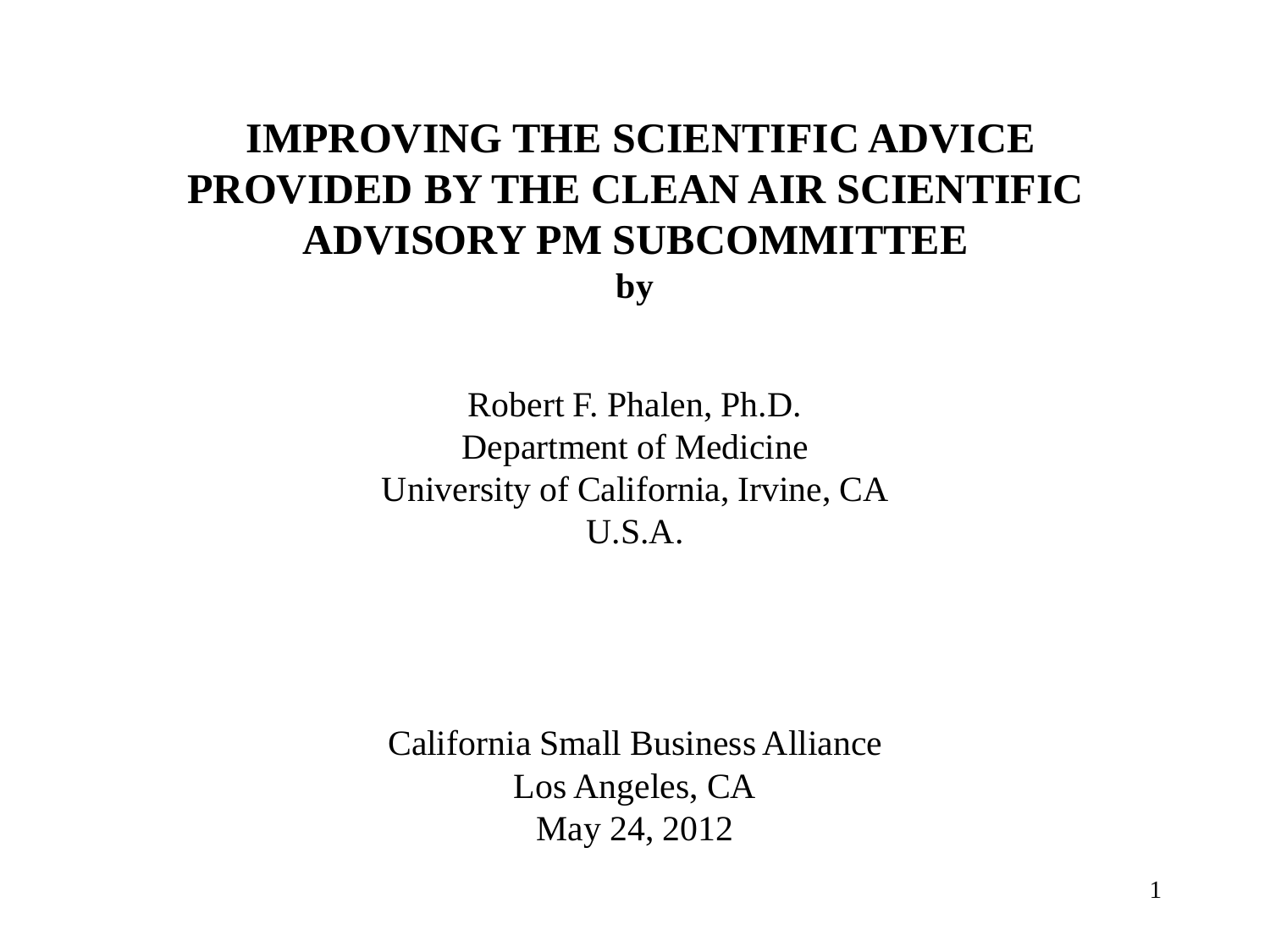# ABSTRACT

- The U.S. EPA's Clean Air Scientific Advisory Committee's subcommittee on Particulate Matter (CASAC-PM) advises the EPA Administrator on setting National Ambient Air Quality Standards. Although the Committee and staff are qualified and dedicated, the process could be improved in the interest of the public good.
- The current EPA focus is too narrow. Isolating individual pollutants, not considering PM composition, ignoring health tradeoffs, and imposing national standards, are problematic. This focus may lead to overregulation of some technologies, industries, and regions.
- The Risk Assessment process should be changed from a focus on individual PM mass fractions to a focus on the health-related consequences of PM standards. The public must live with all of the consequences of new standards, including unintended adverse consequences.
- The process is linear without opportunities to discuss compliance feasibility, economic hardships, or unintended health effects that vary regionally. Such limited advice can mislead the EPA Administrator and the public with respect to the adequacy of the scientific advice provided by CASAC.
- 2 • Although the CASAC-PM scientific advisory process is efficient and consistent with EPA's mandate, it is flawed.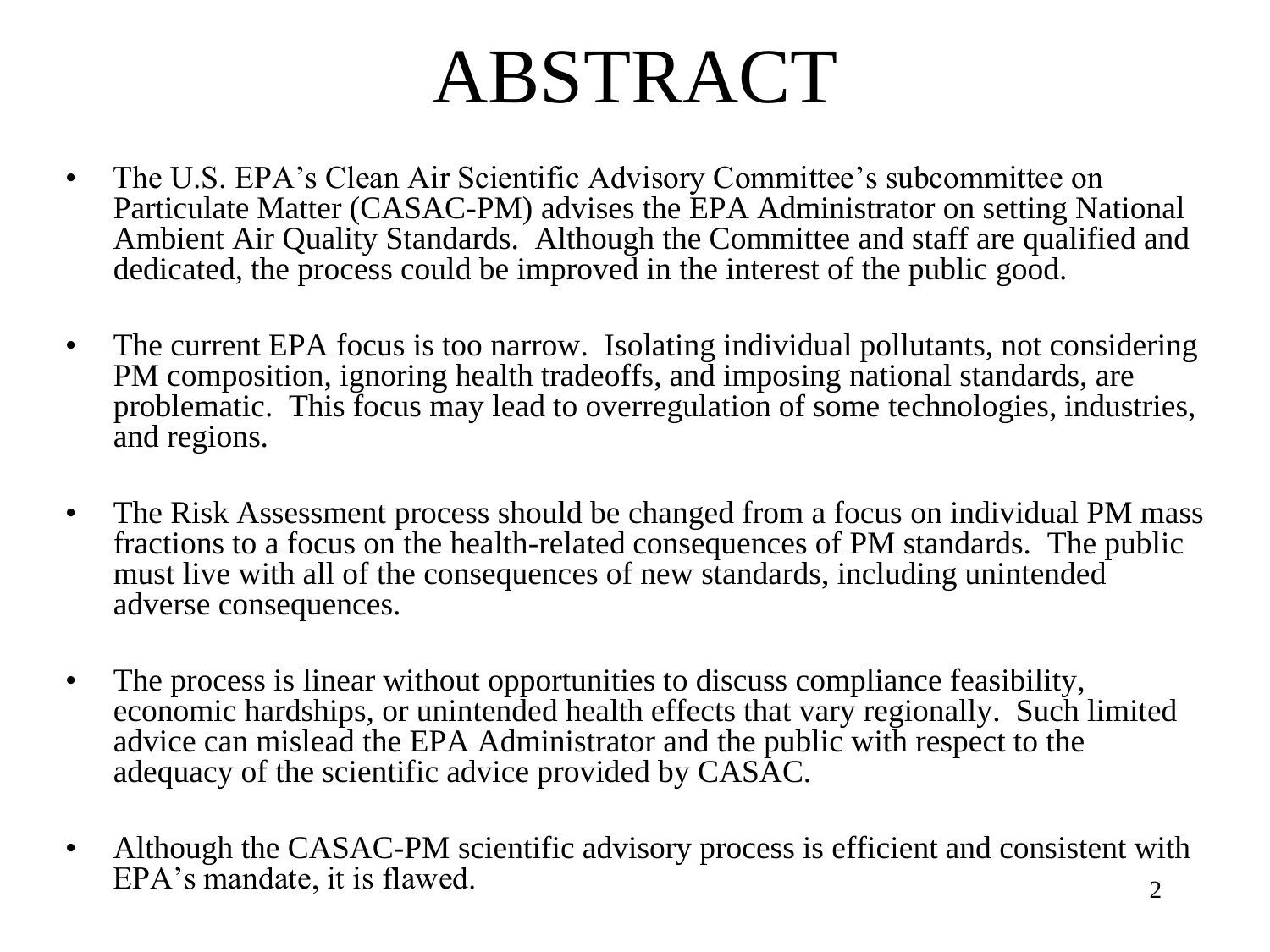# INTRODUCTION

- The U.S. EPA Clean Air Scientific Advisory Committee on Particulate Matter (CASAC-PM) advises the EPA Administrator on setting National Ambient Air Quality Standards.
- The author served on CASAC from September 2007 to 2010 (end date uncertain).
- The advisory process is highly-evolved, but needs to be improved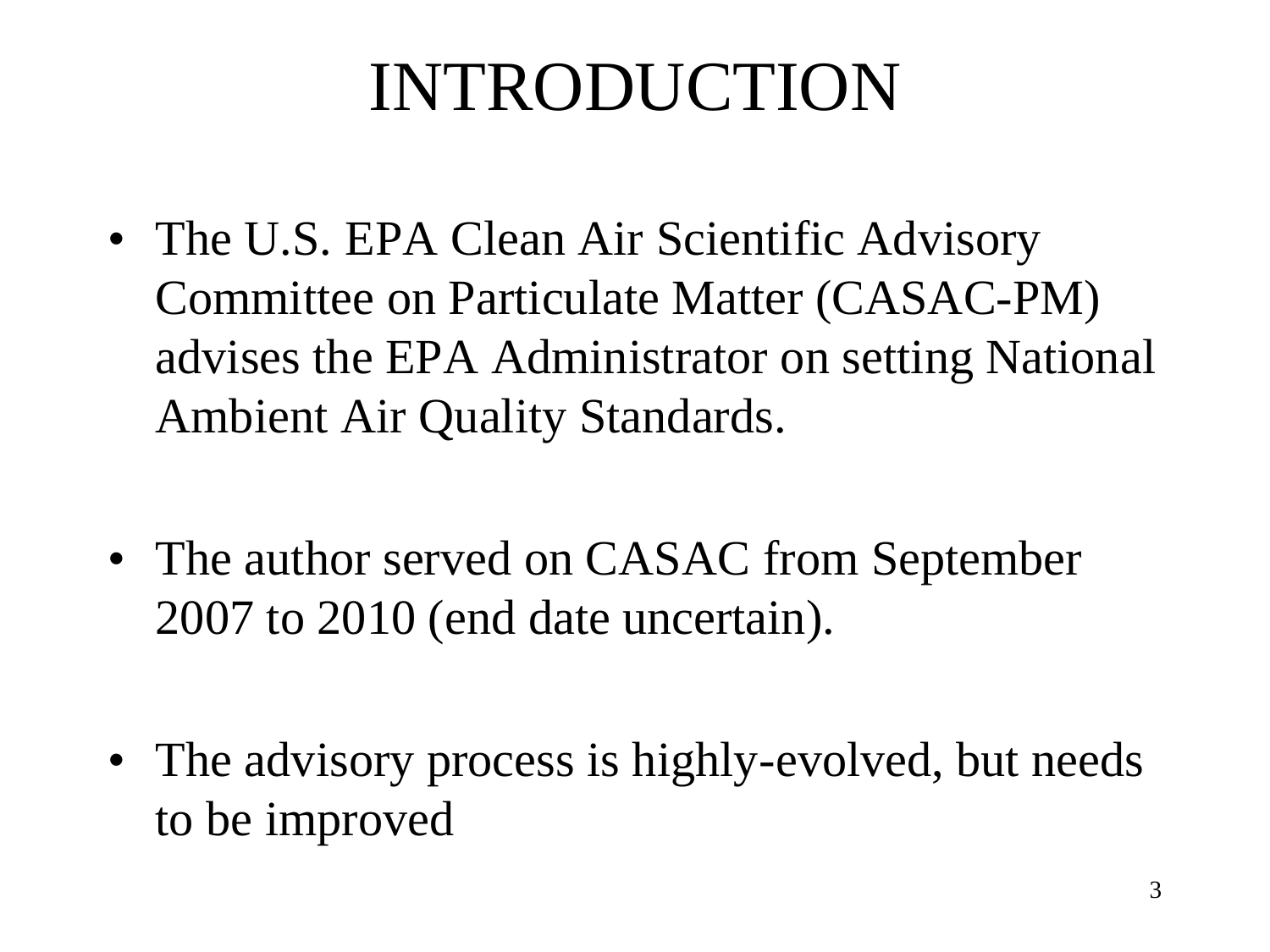# **OBJECTIVES**

• Provide an overview of the CASAC-PM process

• Suggest "big-picture" improvements that might interest statistical professionals

• Ultimately improve the impact of the EPA on overall public health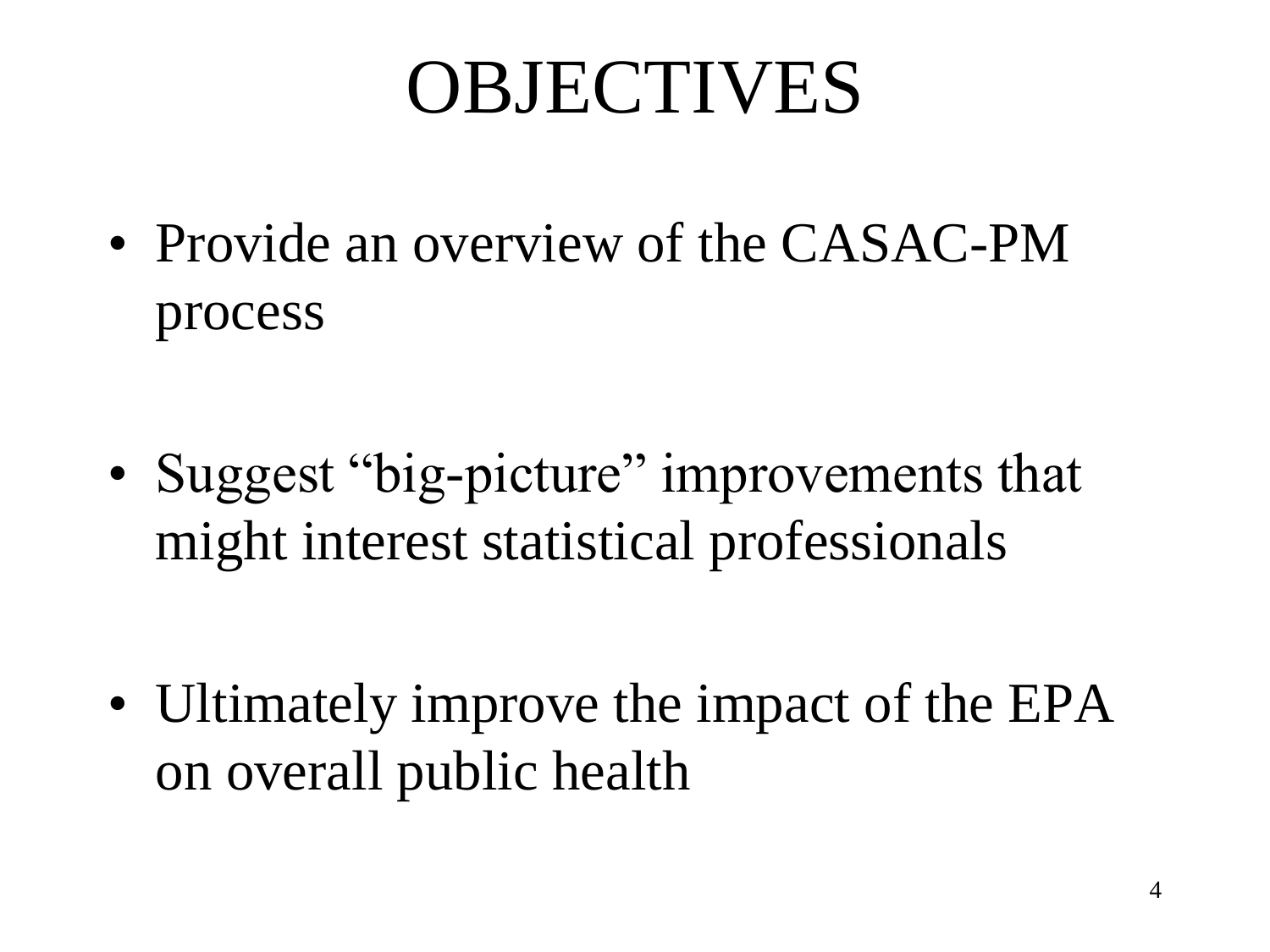# PROBLEMS NEEDING IMPROVEMENT

- Restrictive mandate
- Linear incrementalism
- Defining "Particulate Matter"
- Risk Assessment is too narrow
- Public input
- Inadequate advice to Administrator
- Misperceptions (public and scientists)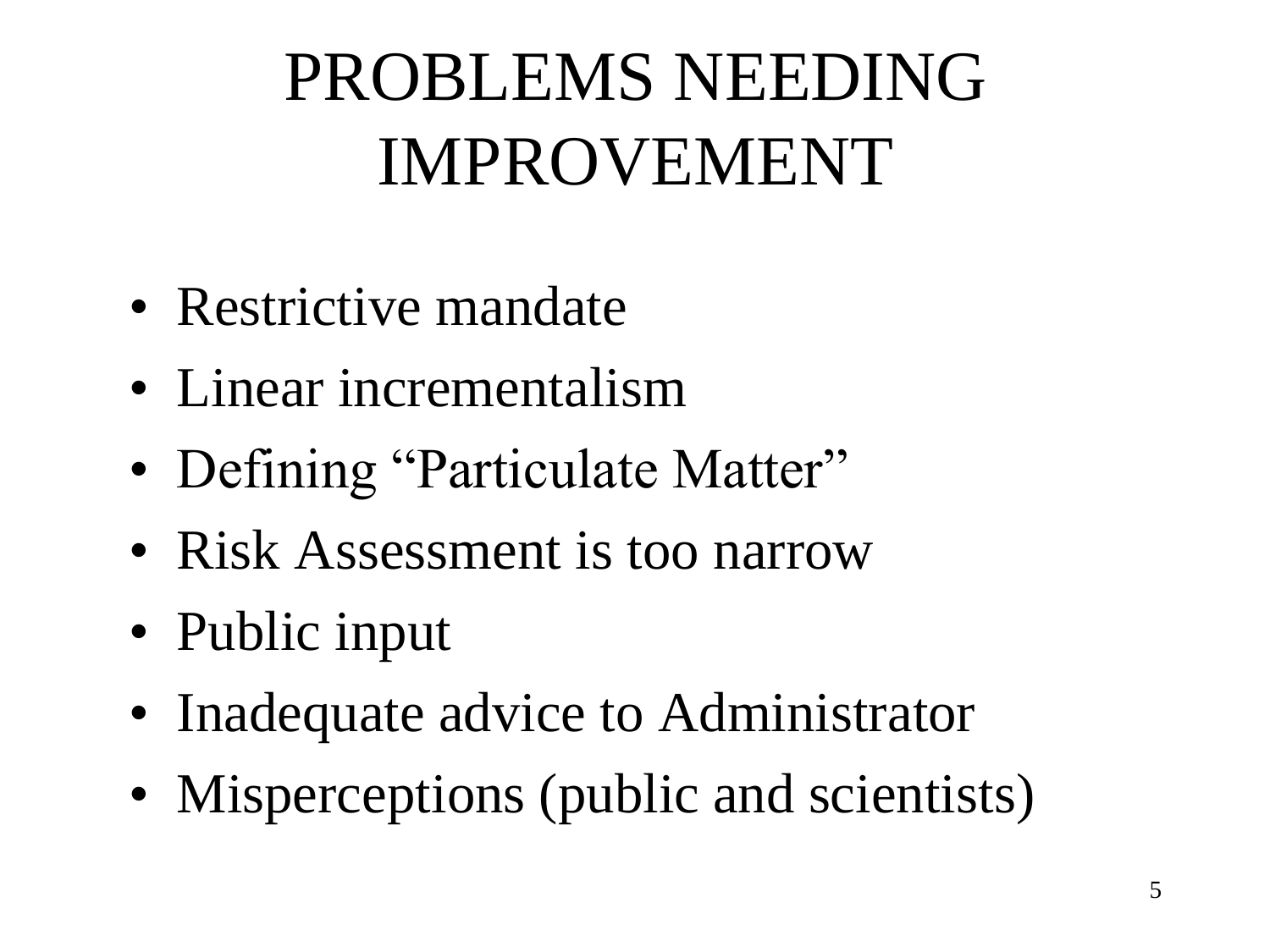# EPA NAAQS Mandate

- 5 year review cycle
- 6 pollutants, national standards
- Primary & secondary effects
- Cost & feasibility excluded
- Adequate margin of safety
- Independent scientific review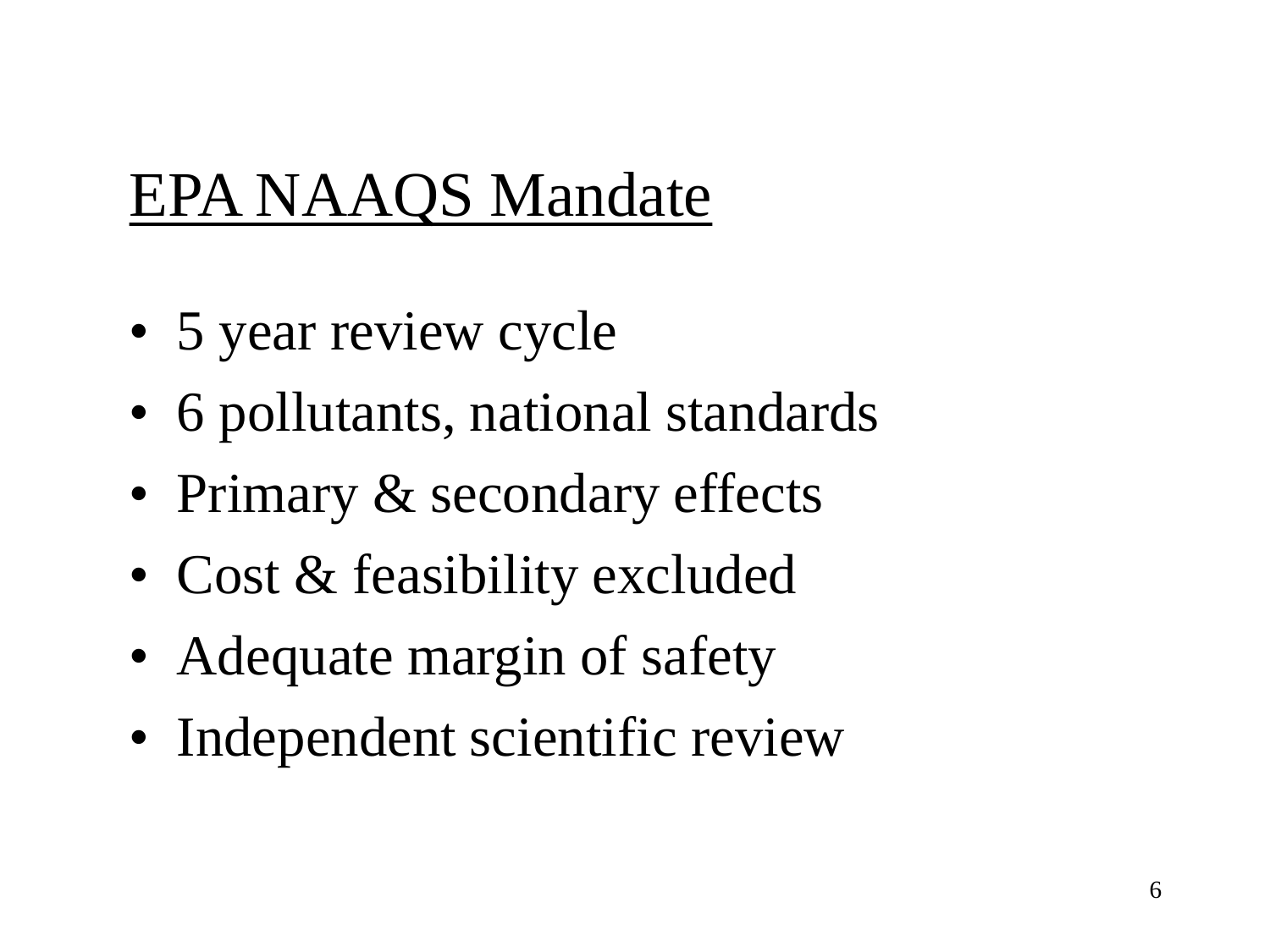### The Mandate Problems

- 5 Year cycle does not permit new technologies time to develop
- National standards ignore regional differences in PM composition
- Costs also have health effects
- "Margin of safety" can lead to problems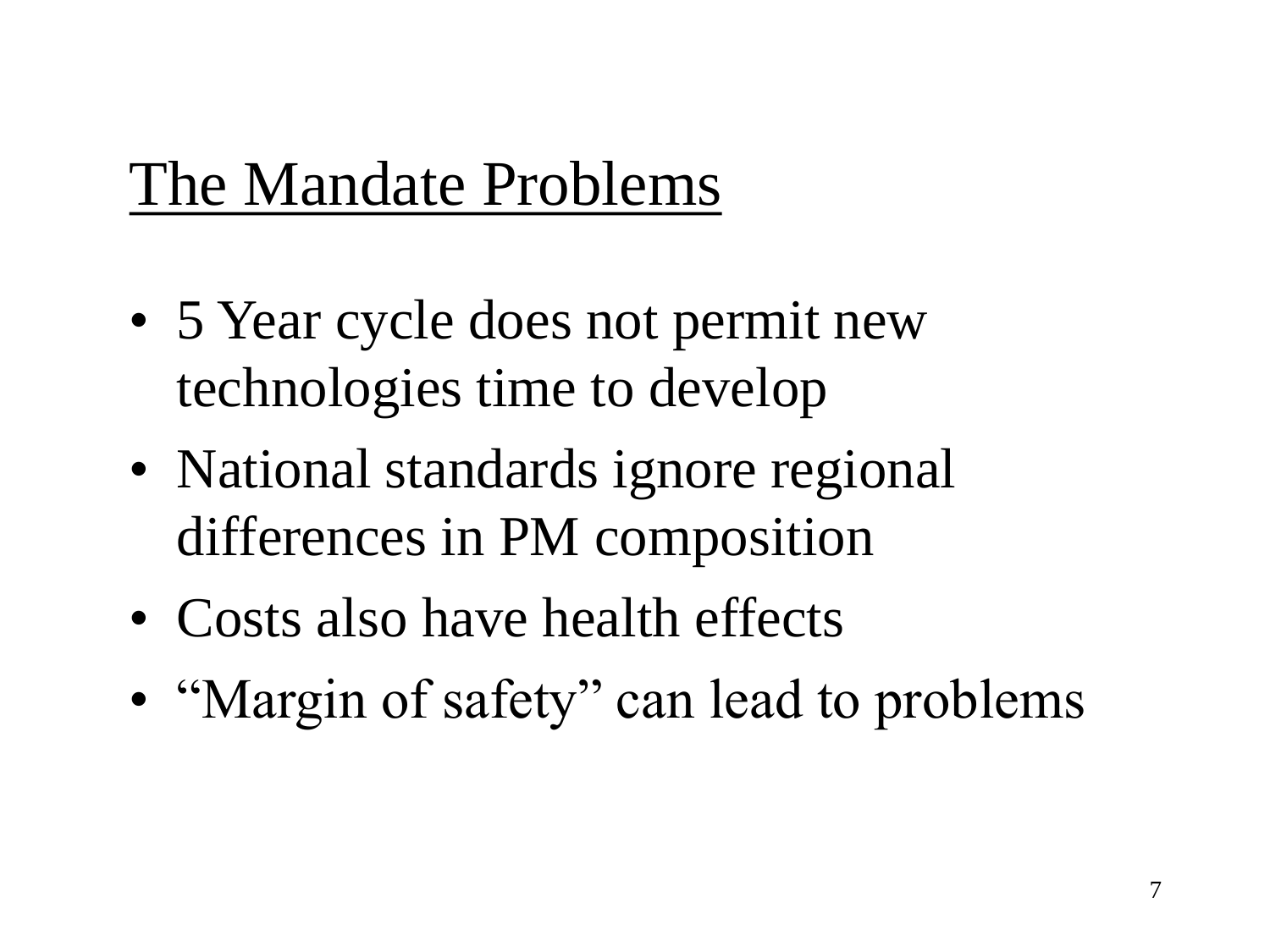# Isolating Individual Pollutants

- One-at-a-time approach can lead to greater risks
- Air chemistry is complex & important
- Decreasing level of one pollutant can increase levels of other pollutants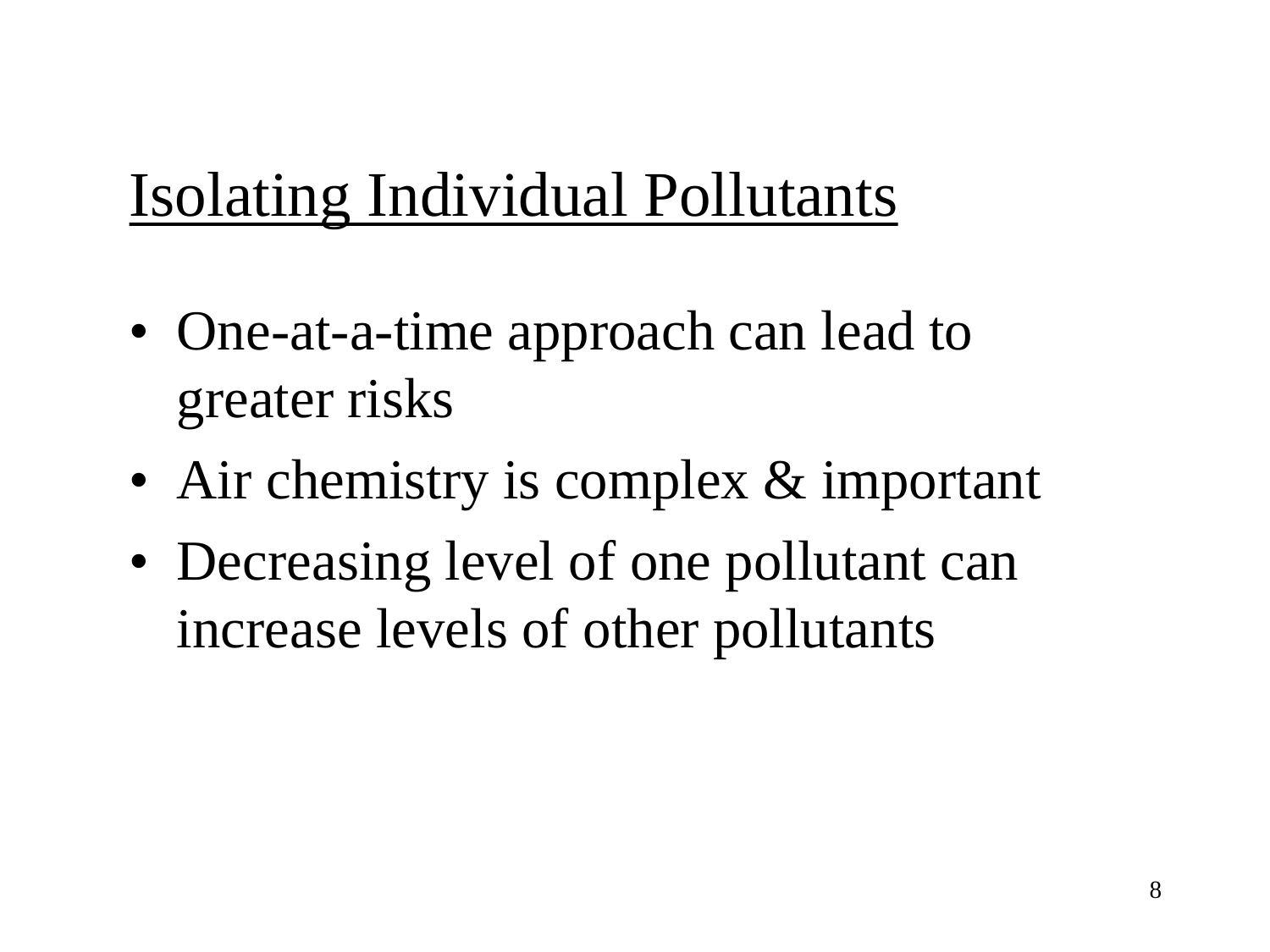### PM Mass Fractions

- Mass is a poor indicator of toxicity
- Cutoff sizes have problems for some regions
- Mass of ultrafine particles is negligible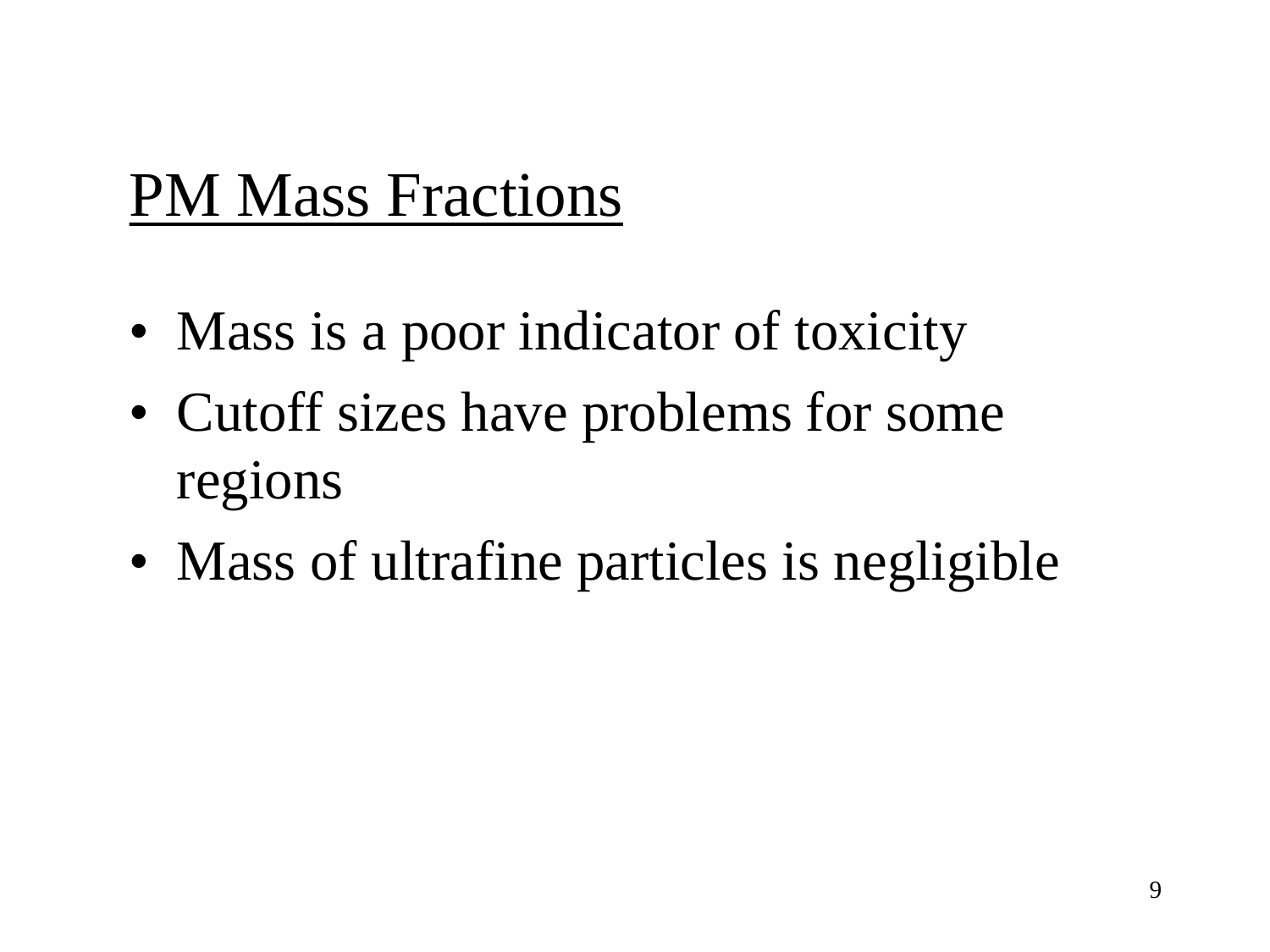### Risk Assessment

- One pollutant at a time is improper
- Tradeoffs are not considered
- The "regulatory decision" not each pollutant's risk should be addressed
- The public must live with all of the consequences of the air standard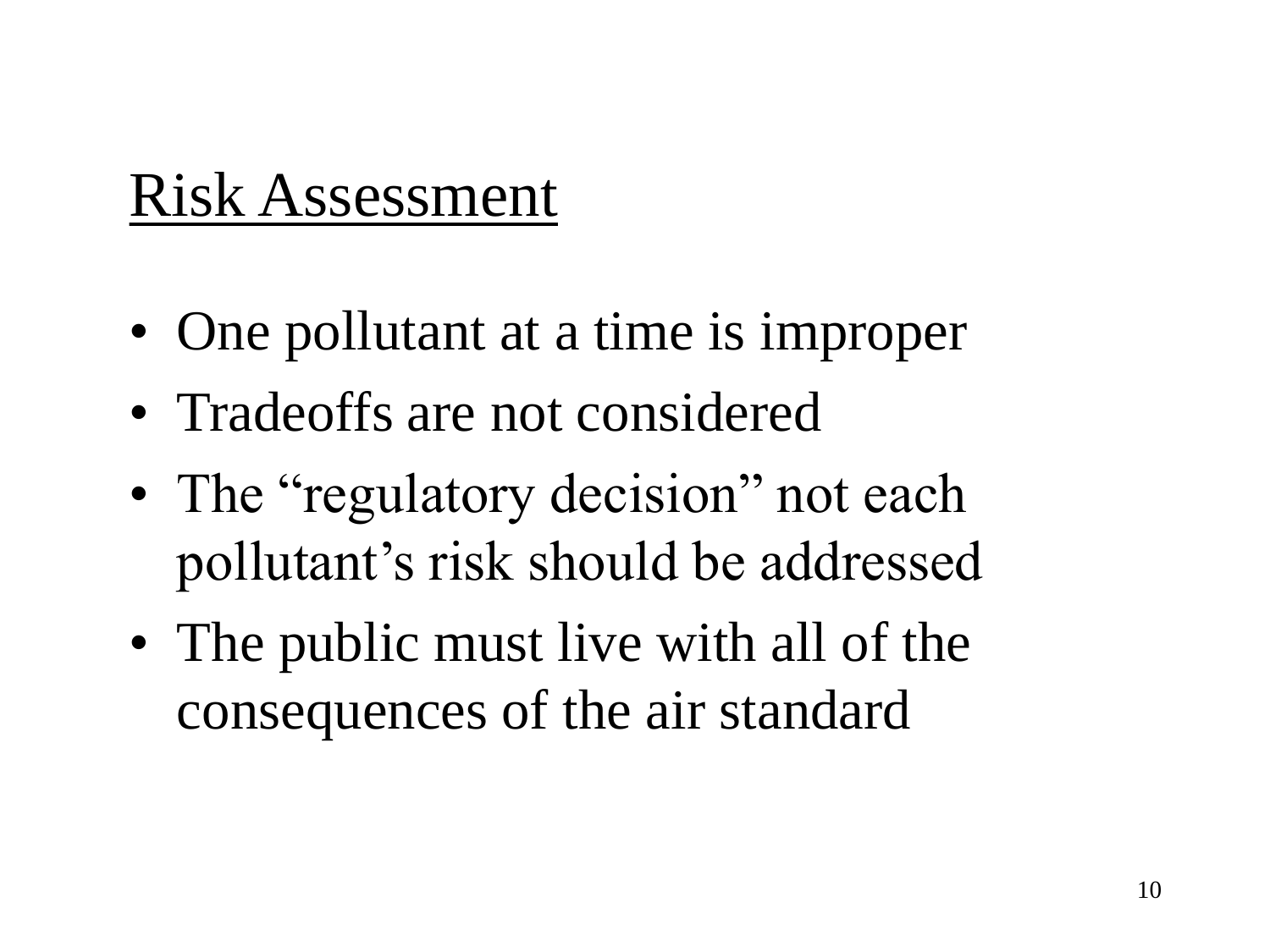### Ethics

- "Informed consent" is a fundamental ethical principle
- Informed consent is not possible using the current procedures
- There is a lack of full disclosure of all risks & consequences